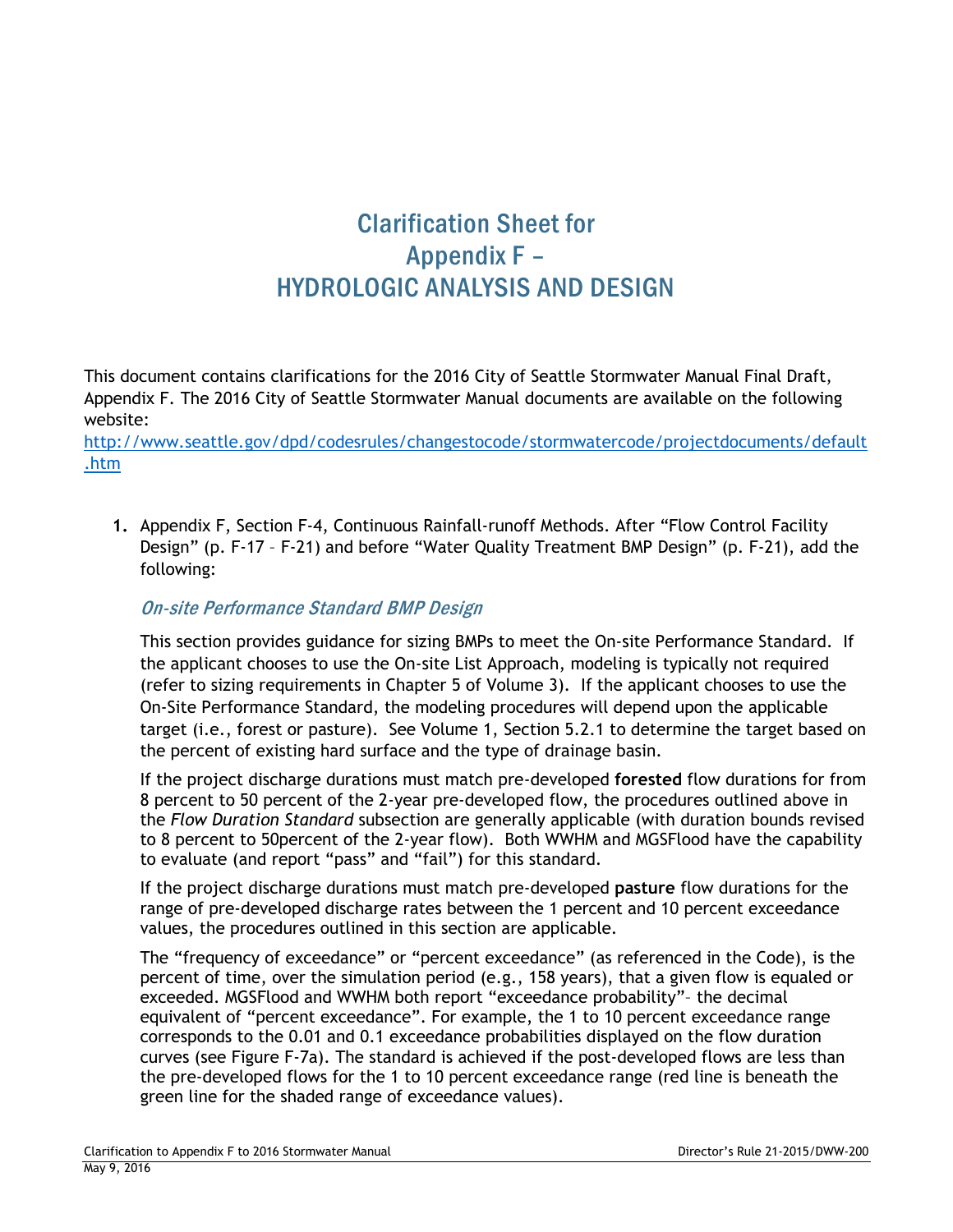

**Figure F-7a. On-site Performance Standard Duration Curve**

Neither MGSFlood nor WWHM currently (as of February 5<sup>th</sup>, 2016) report "pass" or "fail" for the 1 to 10 percent exceedance standard. We anticipate that, in the near future, both models will be updated to evaluate this standard internally. In the interim, the following procedures may be used to determine compliance with Seattle Stormwater Code.

#### Visual Evaluation of On-site Performance Standard in MGSFlood

Compliance with the 1 to 10 percent exceedance standard may be confirmed by visually observing the MGSFlood Flow Duration Plot. The axes on the plot may be adjusted to clearly display the duration curve from 1 to 10 percent exceedance. Step-by-step instructions are provided below.

- 1. Right click on the Flow Duration Plot to open Duration Graph Settings
- 2. Select "Axis" tab
- 3. Edit x-axis scale (select "X", "User Defined")
- 4. Update x-axis range of values as follows:
	- a)  $Max = 0.1$
	- b)  $Min = 0.01$
	- $c)$  Ticks = 1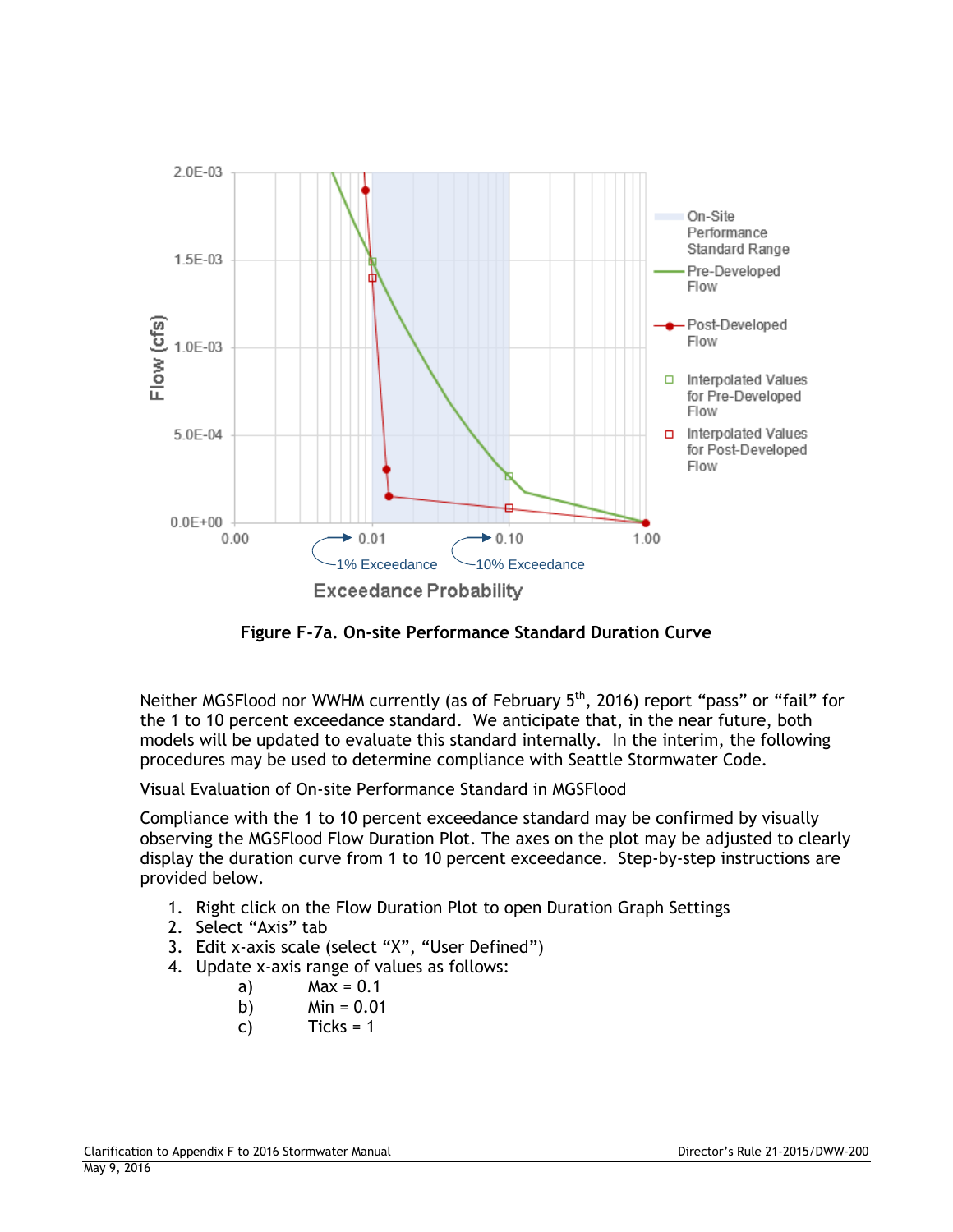| <b>Duration Graph Settings</b>           | 1                           | $\overline{\mathbf{x}}$      |
|------------------------------------------|-----------------------------|------------------------------|
| Titles Axis 2   Markers   Legend   About |                             |                              |
| Apply to Axis                            |                             | Color of Axes:               |
| $\in$ $\times$<br>$\overline{3}$         | O Y Primary C Y Overlay C Z |                              |
| Position:                                | Scale <sup>®</sup>          | Range<br>4                   |
| $\bullet$ <i>Y</i> ariable               | ○ Zero Origin               | 0.1<br>Max                   |
| $\degree$ Lop                            | ○ Variable Origin           | 0.01<br>Min                  |
| C Bottom<br>3                            | <b>C</b> User-Defined       | 11<br>Ticks                  |
|                                          |                             |                              |
| <b>Tick Marks</b><br>$\Box$ Show         | ⊙ Through Axes              | Grids<br>$\overline{V}$ Show |
| $E = 1$<br>Ē                             | <b>C</b> Inside Axes        | Style                        |
| 흡<br>Minor<br>10                         | ◯ <u>O</u> utside Axes      | Color                        |
|                                          |                             |                              |
|                                          |                             |                              |
| 0K                                       | Cancel<br>Apply Now         | $He$ lp                      |

- 5. Edit y-axis scale (select "Y Primary", "User Defined")
- 6. Update y-axis range of values. Values will vary depending on size of contributing area.

| Duration Graph Settings                                                         |                                                                     | $\vert x \vert$                                            |  |
|---------------------------------------------------------------------------------|---------------------------------------------------------------------|------------------------------------------------------------|--|
| Titles   Axis   Fonts   Markers   Legend   About                                |                                                                     |                                                            |  |
| Apply to Axis<br>ΟX                                                             | © Y Primary<br>5 Dverlay C Z                                        | Color of Axes:                                             |  |
| Position<br>© Variable<br>$\bigcirc$ Left<br>$\subseteq$ Right                  | Scale:<br>○ Zero Origin<br>○ Variable Origin<br>© User-Defined<br>5 | Range<br>6<br>0.005<br>Max<br>0<br>Min<br>4<br>Ticks       |  |
| <b>Tick Marks</b><br>$\overline{\phantom{a}}$ Show<br>Every<br>흑<br>Minor<br>10 | C Through Axes<br>◯ Inside Axes<br>◯ <u>O</u> utside Axes           | Grids<br>$\overline{\triangledown}$ Show<br>Style<br>Color |  |
| OΚ                                                                              | Cancel<br>Apply Now                                                 | Help                                                       |  |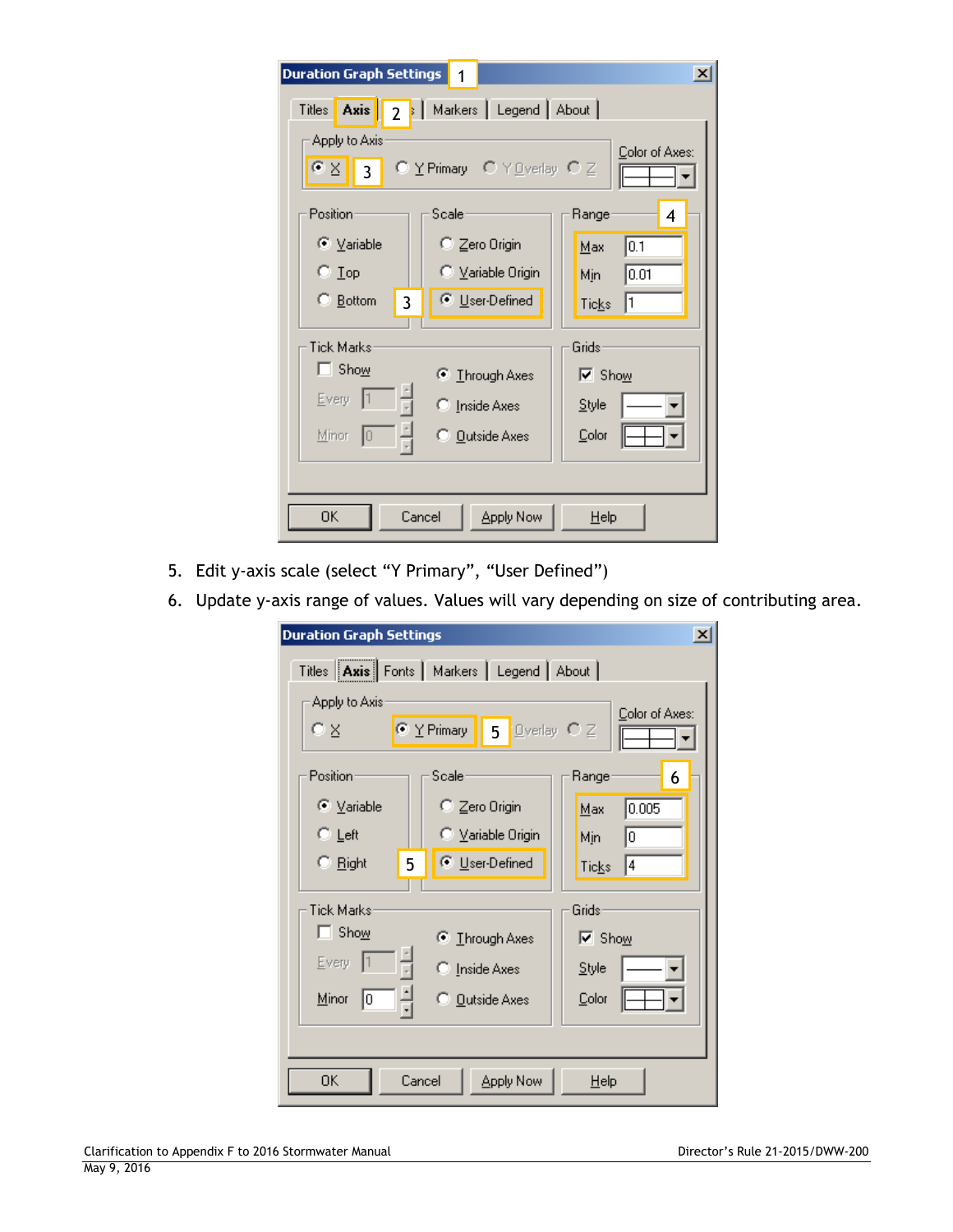7. Visually inspect to confirm that the post-developed flows are less than the predeveloped flows for the 1 to 10 percent exceedance range (red line is beneath the green line for the range plotted).



## Quantitative Evaluation of the On-site Performance Standard in MGSFlood

If the user wishes to fully optimize BMP sizes for the 1 to 10 percent exceedance standard, values must be calculated and evaluated outside of the model. Step-by-step procedures are provided below with an example:

- 1. Build and run the model
- 2. View report file (File>View Report)
- 3. Select "Full Output" to get full detailed report and click "Refresh"
- 4. Navigate to "Point of Compliance Flow Duration Data"
- 5. Determine pre-developed flows associated with 1 percent and 10 percent exceedance probability using the steps below. Note that a higher probability of exceedance corresponds to lower, more frequent, flows.
	- a) Identify the exceedance probability values immediately higher and immediately lower than the 1 percent exceedance. Record the exceedance probabilities and the associated flows as shown in the example below:

|                | Pre-development Runoff<br>Discharge (cfs) | <b>Exceedance Probability</b> |
|----------------|-------------------------------------------|-------------------------------|
| Higher than 1% | 1.37E-03                                  | 1.19%                         |
| Lower than 1%  | 1.54E-03                                  | 0.94%                         |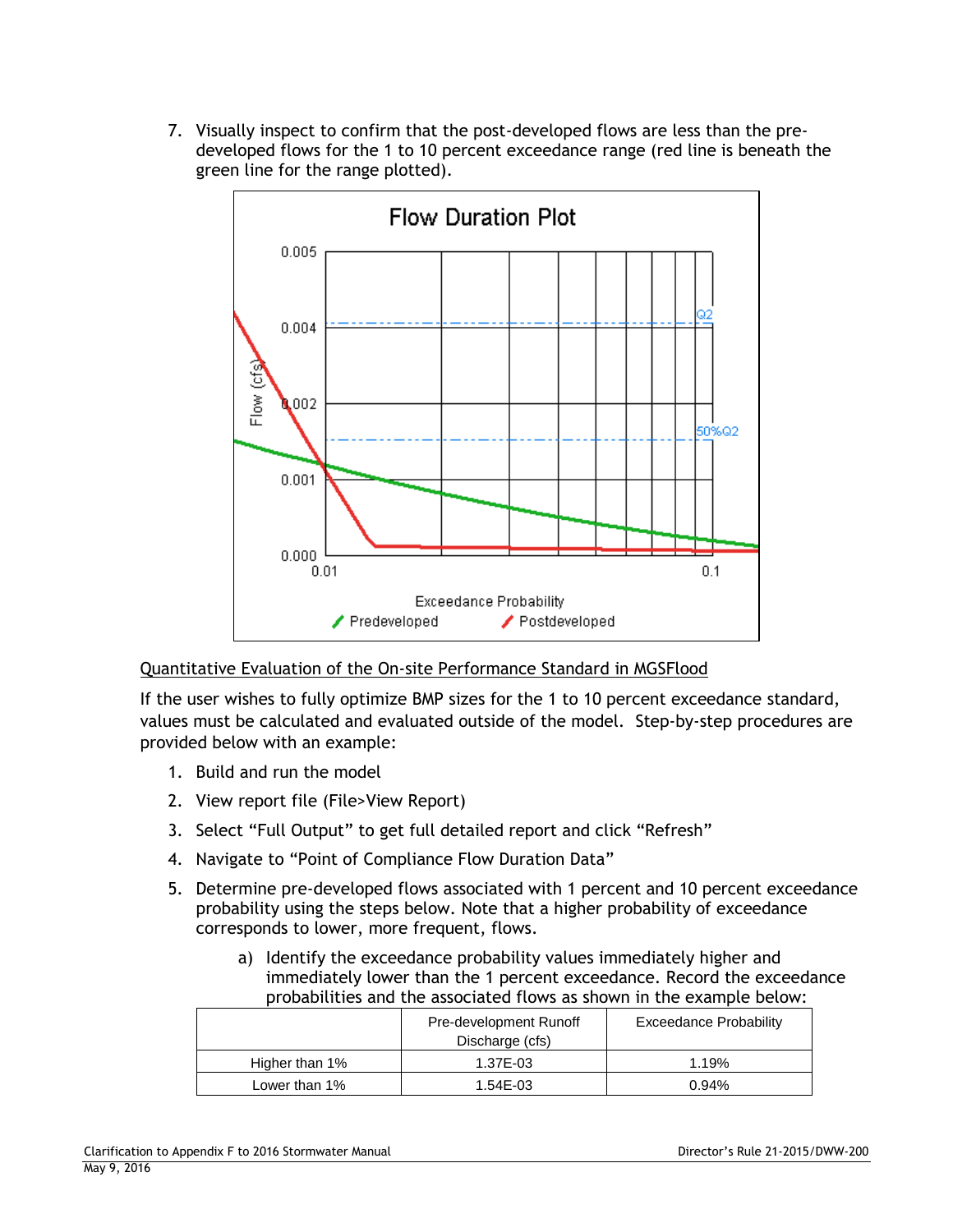6. Identify the exceedance probability values immediately higher and immediately lower than the 10 percent exceedance. Record the exceedance probabilities and the associated flows as shown in the example below:

|                 | Pre-development Runoff<br>Discharge (cfs) | <b>Exceedance Probability</b> |
|-----------------|-------------------------------------------|-------------------------------|
| Higher than 10% | 1.71E-04                                  | 13.15%                        |
| Lower than 10%  | $3.42E - 04$                              | 7.97%                         |

7. Logarithmically interpolate flows associated with the 1 and 10 percent exceedance probabilities using Equation 1 and Equation 2, respectively.

$$
Flow_{1\%} = Flow_{lower} + \frac{Flow_{lower-Flow_{higher}}}{\log(Exceedance_{lower}) - \log(Exceedance_{higher})} \times [\log(1\%) - \log(Exceedance_{lower})]
$$
 Eq 1.  
\n
$$
Flow_{10\%} = Flow_{lower} + \frac{Flow_{lower-Flow_{higher}}}{\log(Exceedance_{lower}) - \log(Exceedance_{higher})} \times [\log(10\%) - \log(Exceedance_{lower})]
$$
 Eq 2.

Results for this example are shown below:

|                           | Pre-development Runoff<br>Discharge (cfs) | <b>Exceedance Probability</b> |
|---------------------------|-------------------------------------------|-------------------------------|
| Interpolated flows at 1%  | 1.49E-03                                  | 1.00%                         |
| Interpolated flows at 10% | 2.64E-04                                  | $10.00\%$                     |

8. Determine post-developed flows associated with 1 percent and 10 percent exceedance probability. Repeat Step 5a, 5b, and 5c using post-developed flows.

|                           | Post-development Runoff<br>Discharge (cfs) | <b>Exceedance Probability</b> |
|---------------------------|--------------------------------------------|-------------------------------|
| Interpolated flows at 1%  | 1.40E-03                                   | 1.00%                         |
| Interpolated flows at 10% | 8.16E-05                                   | 10.00%                        |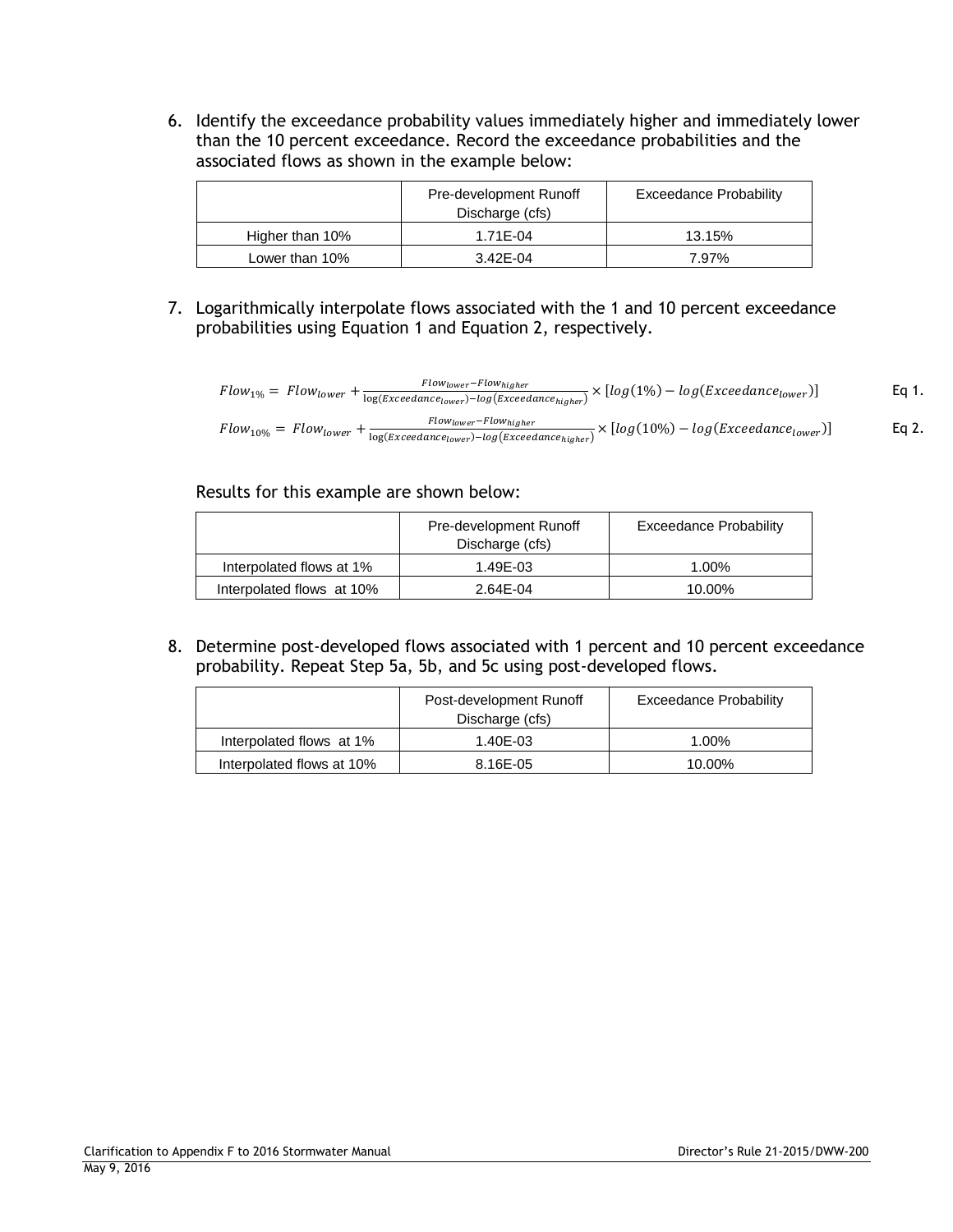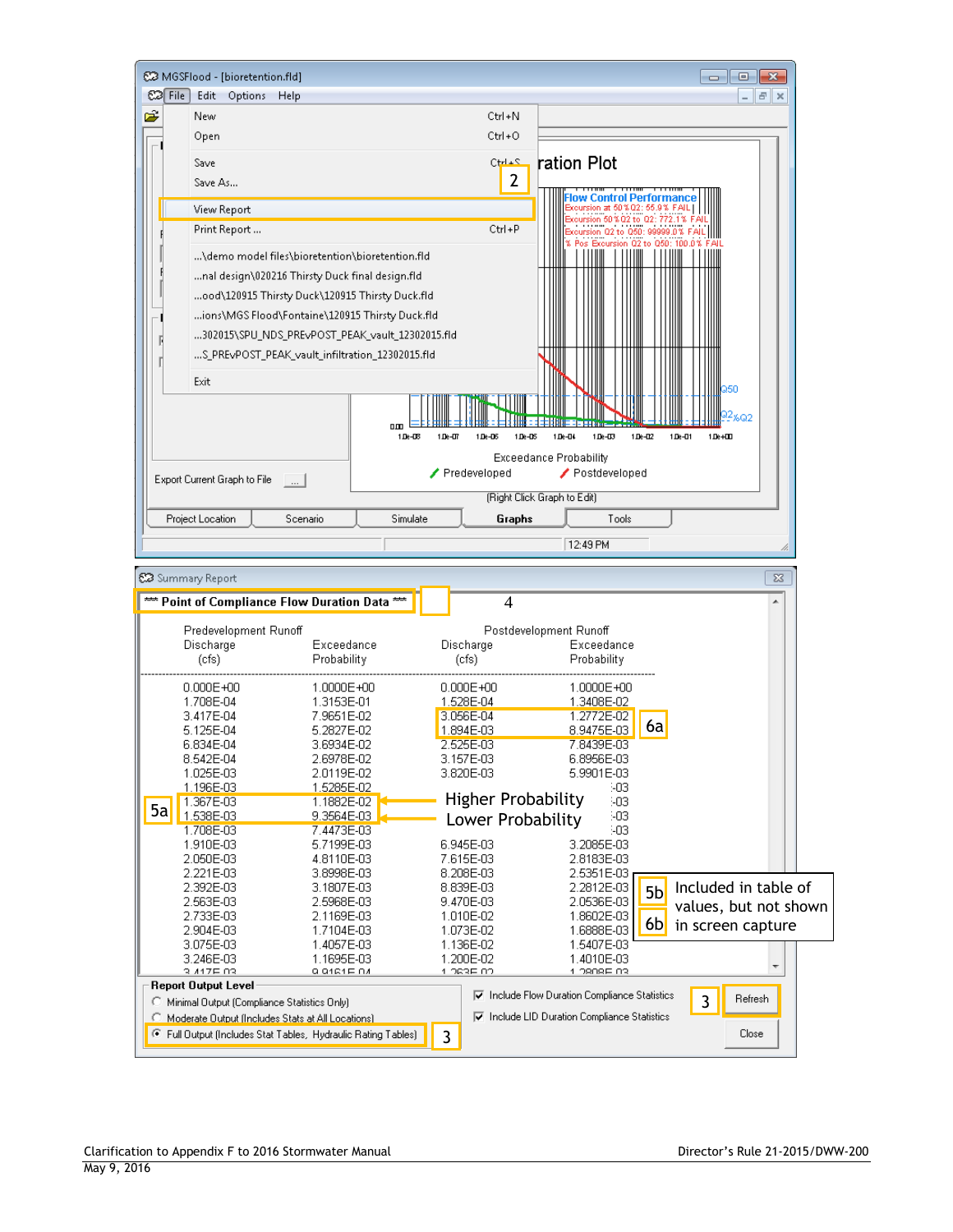9. Compare pre-developed flows and post-developed flows at 1 and 10 percent exceedance probabilities and visually confirm, from the flow duration curves in the model, that the post-developed flows are smaller than the pre-developed flows. If post-developed flows at the 1 or 10 percent exceedance probability are higher than the pre-developed flows, or if the post developed flows appear to exceed the predeveloped flows for the 1 to 10 percent exceedance range of the duration curve (refer to procedures for visual observation, above), increase the BMP size(s), run the model, and repeat Steps 2 through 9.

See Figure F-7a for a comparison of pre-and post-developed flow duration curves for the target exceedance probability range. Figure F-7a also includes the interpolated data points described above, shown as hollow squares on the graph. If post-developed flows (shown in red) are smaller than pre-developed flows (shown in green) for the target exceedance probability range (grey hatch), the project satisfies the On-site Performance Standard.

#### Visual Evaluation of On-site Performance Standard in WWHM

Compliance with the 1 to 10 percent exceedance standard may be estimated by visually observing the WWHM Stream Protection Duration Plot. The axes on the plot must be adjusted and manually evaluated to more clearly display the duration curve from 1 to 10 percent exceedance. Because the graphs are difficult to accurately read, the facility may need to be somewhat oversized to visually confirm compliance. Step-by-step instructions are provided below:

- 1. Build and run the model
- 2. View the "Stream Protection Duration" results in the Analysis tab window
- 3. Select the appropriate points of compliance for the pre-developed scenario and the mitigated (i.e., post-developed) scenario under "All Datasets" (hold CTRL to select more than one)

*501 POC 1 Predeveloped flow*

*801 POC 1 Mitigated flow*

- 4. Modify the "Duration Bounds" to include the 1 and 10 percent exceedance values
	- b) Minimum =  $0 \text{ cfs}$
	- c) Maximum = established by trial and error until the pre-developed flows corresponding to the 1 percent exceedance are visible on the graph. To optimize the facility size(s), set the maximum value slightly above the predeveloped flow that is exceeded 1 percent of the time. This value can be approximated as the contributing area in acres times 0.00025 cfs per acre.
- 5. Select the "Stream Protection Duration" tab to re-calculate the results with the new duration bounds
- 6. Visually inspect the duration plot to confirm that the mitigated flows are smaller than the pre-developed flows for the 1 to 10 percent exceedance range. Because the plots are difficult to accurately read, the following steps are required to confirm compliance with the 1 to 10 percent exceedance standard:
	- a. Take a screenshot of the flow duration curve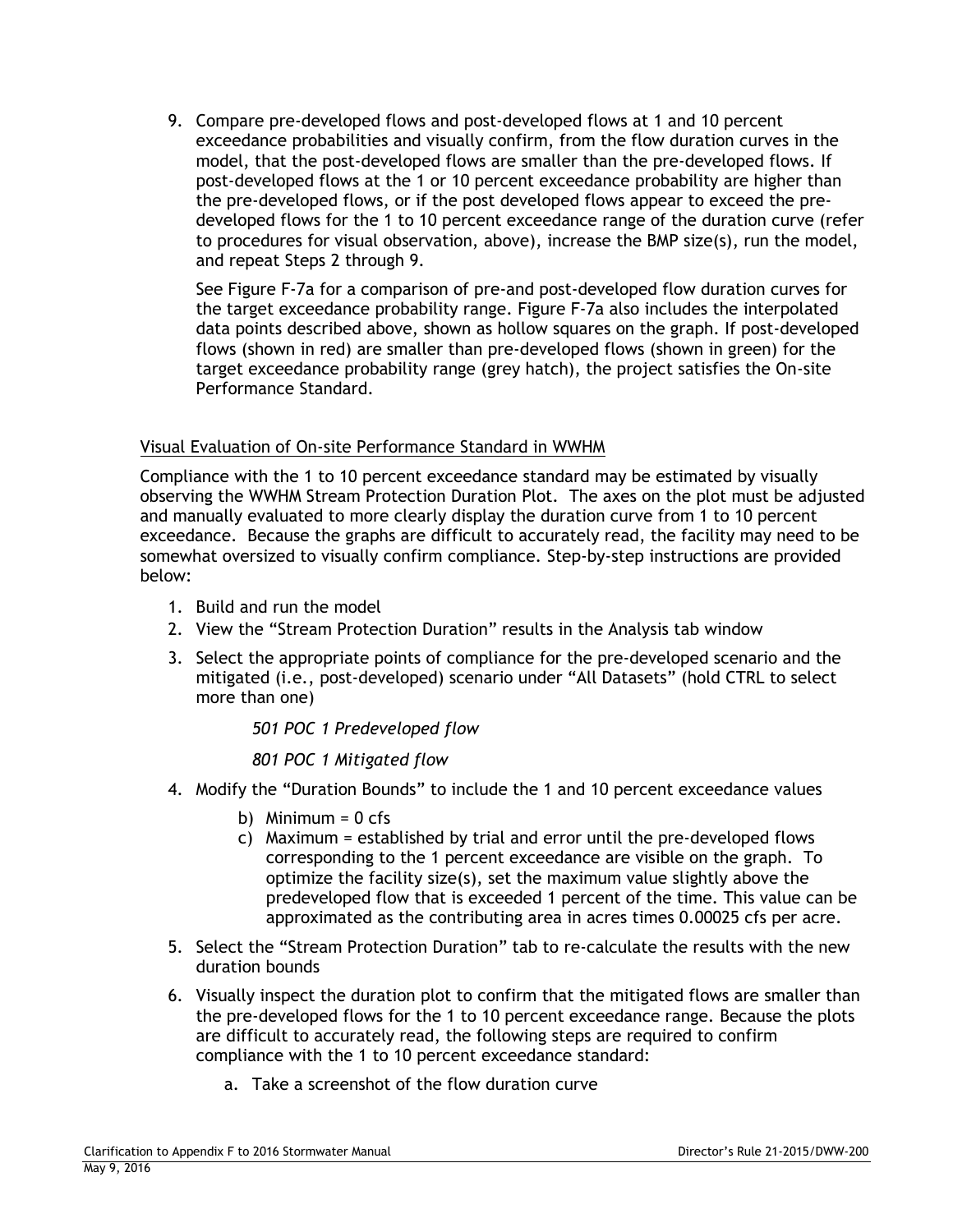- b. Paste the screenshot into a word processing software, e.g. Word
- c. Overlay two vertical lines at the 1% and 10% tick marks
- d. Confirm the mitigated flows (red line) are below the pre-developed flows (blue line) within the range of the two horizontal lines. Note: to visually ensure compliance, the facility may need to be somewhat oversized (the screenshot shown below is 10 percent larger than required when quantitative evaluated using the procedure provided below).

| WWHM2012 seattle                                                                                                                                                                                                                                                                                                                                                                                                                                                                                                                                                                                                                                                                                                                                                                                                                                                                                                                                                                                                                            | $\Box$<br>$\Sigma$<br>$\qquad \qquad \Box$                                                                                                                                                                                                                                                                                                                                                                                                                                                                                                                                                                                                                                                                                                                                                                                                                                                                                                                                                                                                                                                                                                                                                                                                            |
|---------------------------------------------------------------------------------------------------------------------------------------------------------------------------------------------------------------------------------------------------------------------------------------------------------------------------------------------------------------------------------------------------------------------------------------------------------------------------------------------------------------------------------------------------------------------------------------------------------------------------------------------------------------------------------------------------------------------------------------------------------------------------------------------------------------------------------------------------------------------------------------------------------------------------------------------------------------------------------------------------------------------------------------------|-------------------------------------------------------------------------------------------------------------------------------------------------------------------------------------------------------------------------------------------------------------------------------------------------------------------------------------------------------------------------------------------------------------------------------------------------------------------------------------------------------------------------------------------------------------------------------------------------------------------------------------------------------------------------------------------------------------------------------------------------------------------------------------------------------------------------------------------------------------------------------------------------------------------------------------------------------------------------------------------------------------------------------------------------------------------------------------------------------------------------------------------------------------------------------------------------------------------------------------------------------|
| File Edit View Help Summary Report                                                                                                                                                                                                                                                                                                                                                                                                                                                                                                                                                                                                                                                                                                                                                                                                                                                                                                                                                                                                          |                                                                                                                                                                                                                                                                                                                                                                                                                                                                                                                                                                                                                                                                                                                                                                                                                                                                                                                                                                                                                                                                                                                                                                                                                                                       |
| ▯空圓<br>人名尼                                                                                                                                                                                                                                                                                                                                                                                                                                                                                                                                                                                                                                                                                                                                                                                                                                                                                                                                                                                                                                  | ZO @ Q B M   O # 5 2 8 8 0 0 0 0                                                                                                                                                                                                                                                                                                                                                                                                                                                                                                                                                                                                                                                                                                                                                                                                                                                                                                                                                                                                                                                                                                                                                                                                                      |
| SA<br>$\overline{2}$<br><b>I</b>                                                                                                                                                                                                                                                                                                                                                                                                                                                                                                                                                                                                                                                                                                                                                                                                                                                                                                                                                                                                            | More Information                                                                                                                                                                                                                                                                                                                                                                                                                                                                                                                                                                                                                                                                                                                                                                                                                                                                                                                                                                                                                                                                                                                                                                                                                                      |
| Analysis                                                                                                                                                                                                                                                                                                                                                                                                                                                                                                                                                                                                                                                                                                                                                                                                                                                                                                                                                                                                                                    | $\overline{\mathbb{Z}}$                                                                                                                                                                                                                                                                                                                                                                                                                                                                                                                                                                                                                                                                                                                                                                                                                                                                                                                                                                                                                                                                                                                                                                                                                               |
| 501 POC 1 Predeveloped<br>Н<br>$0.00*$<br>801 POC 1 Mitigated flow<br>↗<br>(cfs<br>0.00<br>ζ<br>δ<br>0.00<br>6<br>L<br>$\mathsf{L}$<br>0.00<br>0.00<br>10E-5<br>10E-2<br>100<br>$10E-4$<br>10E-3<br>$10E-1$<br>10<br>1<br>Percent Time Exceeding<br>5<br>D Duration<br>Flow Frequency<br>Water Quality<br><b>Stream Protection Duration</b><br>Wetland Input Volumes<br>LID Report<br>Hydrograph<br>e datasets<br>Compact WDM<br>3<br>Duration Bounds<br>Inded Evap Time Series<br>4<br>2 Seattle Public Utilities Extended Precip Time Se<br>Minimum<br> 0 <br>1,00003 Maximur<br>501 POC 1 Predeveloped flow<br>Ξ<br>701 Inflow to POC 1 Mitigated<br>801 POC 1 Mitigated flow<br>Seasonal Durations (mm/dd)<br>1000 Bioretention 1 ALL UUTLETS Mitigated<br>1001 Bioretention 1 OUTLET 1 Mitigated<br>1002 Bioretention 1 OUTLET 2 Mitigated<br>Start Date<br>End Date<br>POC <sub>1</sub><br>All Datasets   Flow<br>Precip<br>Evap<br>Stage<br>Flood Frequency Method<br>Log Pearson Type III 17B<br>Weibull<br>Cunnane<br>C Gringorten | <b>Custom Flows</b><br>0501<br>0801<br>Flow(cfs)<br> 0.0000<br>16616736 16616736<br> 0.0000<br>837982<br>159703<br> 0.0000<br>159703<br>706544<br> 0.0000<br>620137<br>159703<br> 0.0000<br>557824<br>159703<br> 0.0000<br>159703<br>513789<br> 0.0000<br>159703<br>472746<br> 0.0000<br>439014<br>159703<br> 0.0000<br>159703<br>409603<br> 0.0000<br>159703<br>386671<br> 0.0000<br>159703<br>365568<br> 0.0000<br>345794<br>159703<br> 0.0000<br>328513<br>159687<br> 0.0000<br>311730<br>159670<br>$ {\bf 0}$ , 0000<br>295944<br>159670<br> 0.0000<br>282983<br>159654<br> 0.0000<br>270520<br>159637<br> 0.0000<br>159620<br>258723<br> 0.0000<br>159604<br>248420<br> 0.0000<br>239281<br>159587<br> 0.0000<br>230308<br>159571<br> 0.0000<br>159554<br>221667<br> 0.0000<br>214024<br>159537<br> 0.0000<br>206048<br>159537<br> 0.0000<br>198736<br>159521<br> 0.0000<br>192754<br>159487<br> 0.0000<br>186274<br>159487<br> 0.0000<br>180458<br>159454<br> 0.0000<br>175140<br>159454<br> 0.0000<br>170488<br>159421<br> 0.0000<br>159404<br>165436<br> 0.0000<br>160235<br>159388<br> 0.0000<br>155815<br>159388<br> 0.0000<br>149900<br>159371<br> 0.0000<br>145795<br>159354<br> 0.0000<br>141940<br>159338<br>m,<br>$\blacktriangleleft$ |
|                                                                                                                                                                                                                                                                                                                                                                                                                                                                                                                                                                                                                                                                                                                                                                                                                                                                                                                                                                                                                                             | 2/4/2016<br>3:54 PM                                                                                                                                                                                                                                                                                                                                                                                                                                                                                                                                                                                                                                                                                                                                                                                                                                                                                                                                                                                                                                                                                                                                                                                                                                   |
|                                                                                                                                                                                                                                                                                                                                                                                                                                                                                                                                                                                                                                                                                                                                                                                                                                                                                                                                                                                                                                             |                                                                                                                                                                                                                                                                                                                                                                                                                                                                                                                                                                                                                                                                                                                                                                                                                                                                                                                                                                                                                                                                                                                                                                                                                                                       |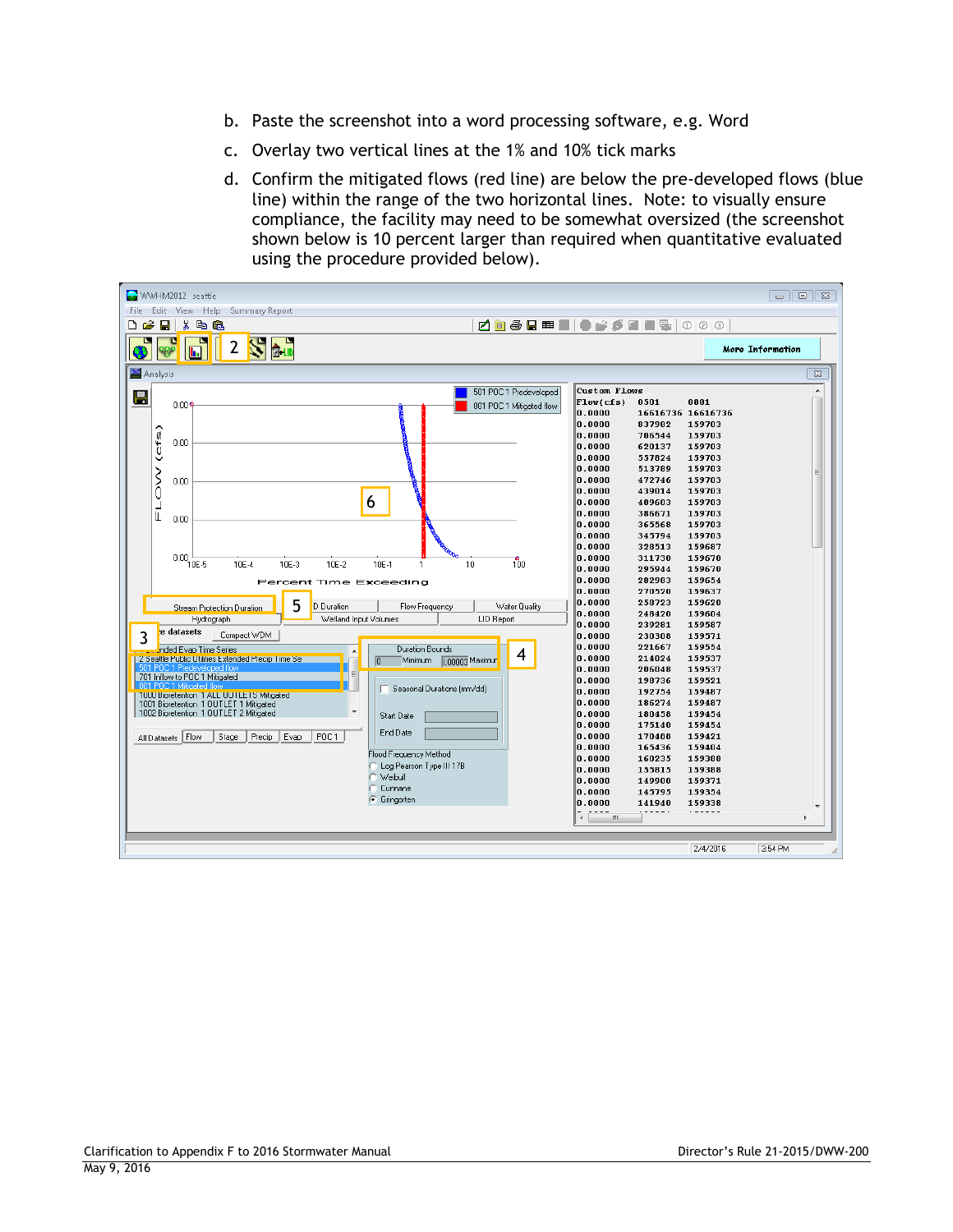

#### Evaluation of the On-site Performance Standard in WWHM

To quantitatively evaluate and fully optimize BMP sizes for the 1 to 10 percent exceedance standard, values must be calculated and evaluated outside of the model. Step-by-step procedures are provided below with an example:

- 1. Build and run the model
- 2. View the "Stream Protection Duration" results in the Analysis tab window
- 3. Select the appropriate points of compliance for the pre-developed scenario and the mitigated (i.e., post-developed) scenario under "All Datasets" (hold CTRL to select more than one)

*501 POC 1 Predeveloped flow*

*801 POC 1 Mitigated flow*

- 4. Modify the "Duration Bounds" to include the 1 and 10 percent exceedance values
	- d) Minimum  $= 0$  cfs
	- e) Maximum = established by trial and error until the pre-developed flows corresponding to the 1 percent exceedance are visible on the graph. To optimize the facility size(s), set the maximum value slightly above the predeveloped flow that is exceeded 1 percent of the time. This value can be approximated as the contributing area in acres times 0.00025 cfs per acre.

## *0.12 acres x 0.00025 cfs/acre = 0.00003*

- 5. Select the "Stream Protection Duration" tab to re-calculate the results with the new duration bounds
- 6. Determine the total number of timesteps calculated by the model. Refer to the first line in the "Custom Flows" table (i.e., number of timesteps associated with a flow of zero cfs (flow at every timestep is greater than or equal to zero cfs)).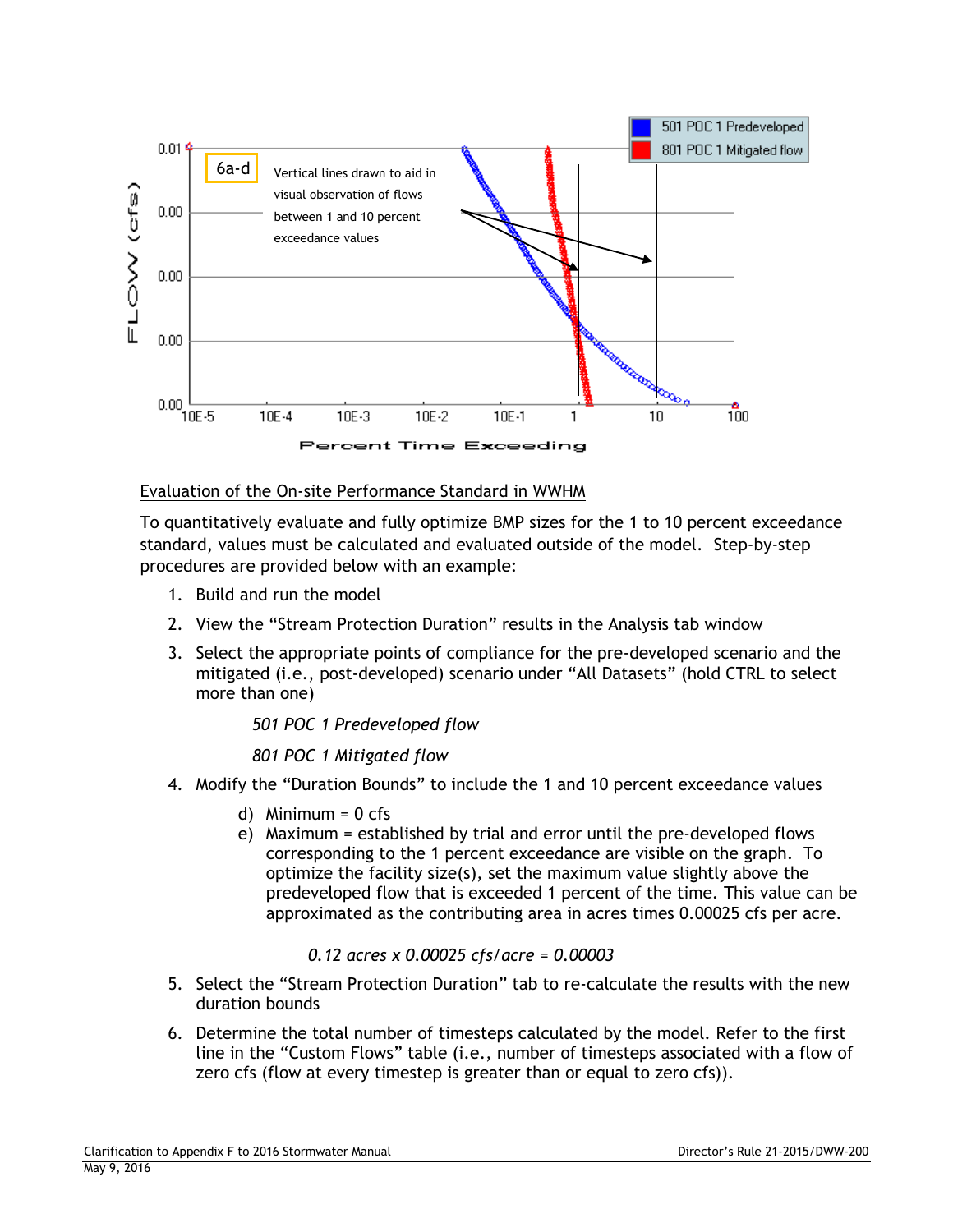| Custom Flows |                   |      |  |
|--------------|-------------------|------|--|
| Flow(cfs)    | 0501              | 0801 |  |
| 0.0000       | 16616736 16616736 |      |  |

7. Calculate the number of timesteps that correspond to the 1 percent and 10 percent exceedance values using equations 3 and 4

| 1 Percent of Timesteps = Total number of Timesteps $\times 0.01$ | Eq <sub>3</sub> |  |
|------------------------------------------------------------------|-----------------|--|
|------------------------------------------------------------------|-----------------|--|

10 Percent of Timesteps = Total number of Timesteps  $\times$  0.1 Eq 4

| 1 Percent of Timesteps =    | 16,616,736 x 0.01       | $= 166, 167$  |
|-----------------------------|-------------------------|---------------|
| 10 Percent of Timesteps $=$ | $16,616,736 \times 0.1$ | $= 1,661,674$ |

- 8. Compare pre-developed flows and post-developed (i.e., mitigated) flows at the 1 percent exceedance probability. While the flow values themselves are often too small to display in the "Custom Flows" table in WWHM, the number of timesteps a given flow is exceeded can be used to evaluate facility performance relative to the predeveloped condition. For the On-site Performance standard, all flows with a probability of exceedance from 1 to 10 percent should be exceeded at the same frequency, or less frequently than the predeveloped condition. In other words, for a given flow in the target range, the number of timesteps that flow is exceeded should be fewer in the mitigated scenario than the pre-developed scenario. To compare the pre-developed and mitigated flows:
	- a. Identify the flow values immediately higher and immediately lower than the target 1 percent of timesteps (as determined in Step 7) for the pre-developed scenario
	- b. Compare the number of timesteps these flow values are exceeded in the mitigated scenario to the pre-developed scenario.
	- c. If the pre-developed scenario is exceeded less frequently than the mitigated scenario, increase facility size and repeat Step 8.
	- d. Proceed to Step 9.

| Custom Flows     |        |        |
|------------------|--------|--------|
| Flow(cfs)        | 0501   | 0801   |
| $\vert$ 0 . 0000 | 170488 | 159421 |
| $\ 0.0000\ $     | 165436 | 159404 |

*The first flow is exceeded for 170,488 timesteps (170,488/16,616,736 = 1.03%) in the pre-developed condition. The second flow is exceeded for 165,436 timesteps (165,436/16,616,736=0.996%) in the pre-developed condition. For these flows, the mitigated scenario is exceeded for a fewer number of timesteps than the pre-developed scenario, therefore the mitigated condition meets the On-site Performance Standard at the 1 percent exceedance value.*

9. Compare pre-developed flows and post-developed (i.e., mitigated) flows at the 10 percent exceedance probability: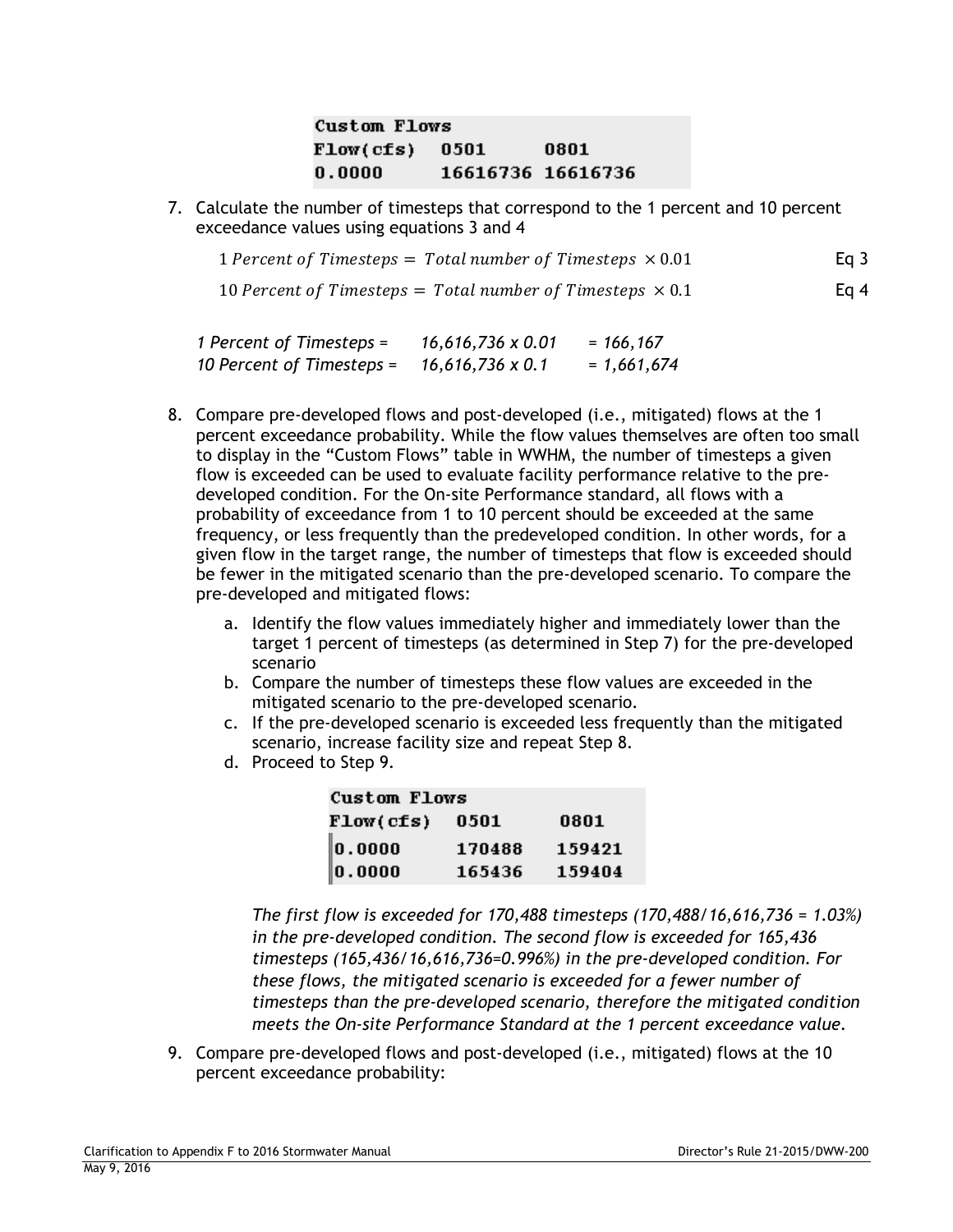- a. Identify the flow values immediately higher and immediately lower than the target 10 percent of timesteps (as determined in Step 7) for the pre-developed scenario
- b. Compare the number of timesteps these flow values are exceeded in the mitigated scenario to the pre-developed scenario.
- c. If the pre-developed scenario is exceeded less frequently than the mitigated scenario, increase facility size and repeat Step 9.
- d. Proceed to Step 10.

| Custom Flows |        |                   |
|--------------|--------|-------------------|
| [Flow(cfs)]  | 0501   | 0801              |
| 0.0000       |        | 16616736 16616736 |
| 0.0000       | 837982 | 159703            |

*The first flow is exceeded for 16,616,736 timesteps (16,616,736/16,616,736= 100%) for both the pre-developed scenario and the mitigated scenario. The second flow is exceeded for 837,982 timesteps (837,982/16,616,736=5.04%) in the pre-developed condition and is exceeded for 21,134 timesteps in the mitigated condition. Therefore the mitigated condition meets the on-site standard at the 10% exceedance value.*

10. Visually confirm, from the flow duration curves in the model, that the mitigated flows are smaller than the pre-developed flows for the 1 to 10 percent exceedance range. If the post developed flows appear to exceed the pre-developed flows for the 1 to 10 percent exceedance range of the duration curve, increase the BMP size(s) and repeat Steps 8 through 10.